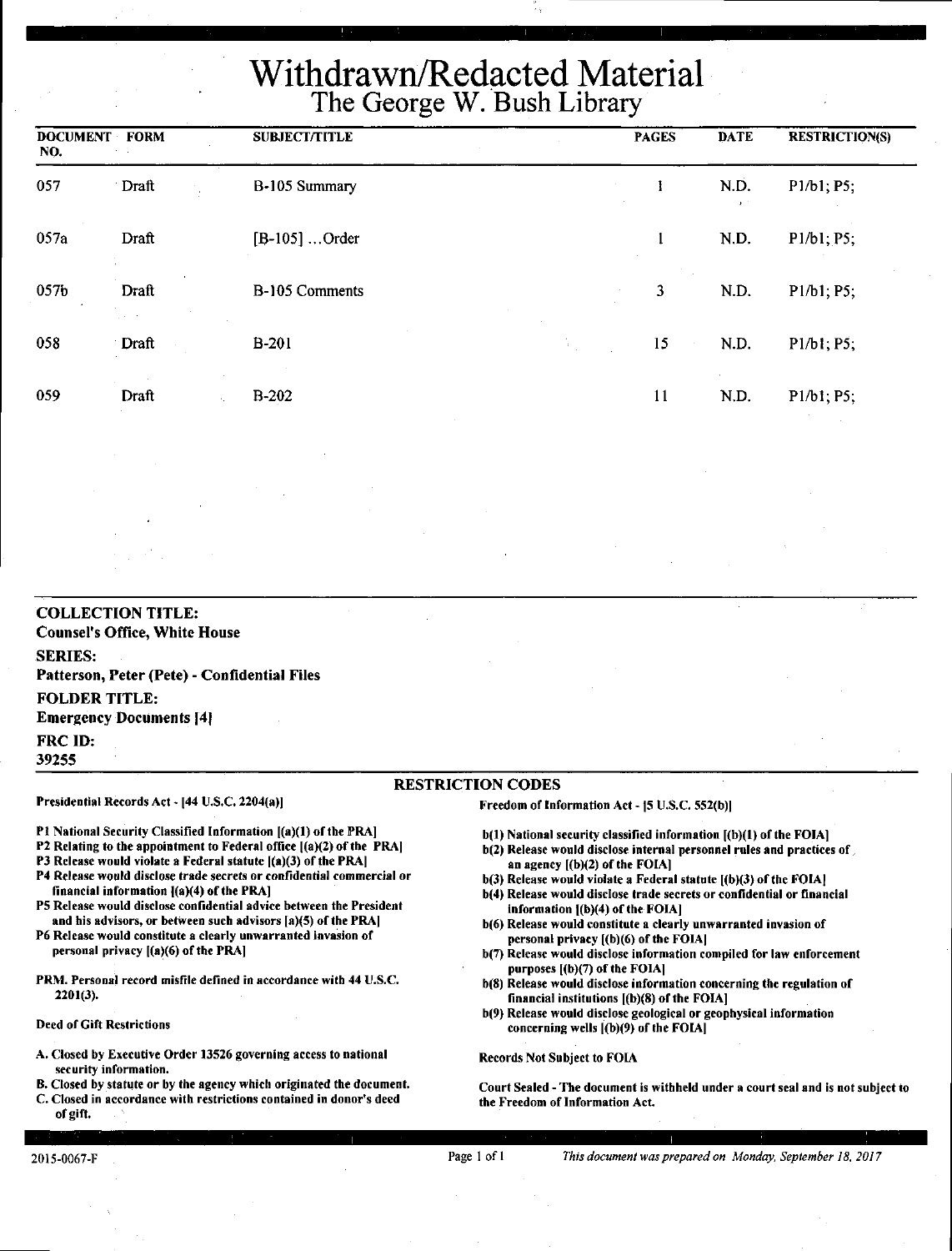| <b>FORM</b> |  | <b>SUBJECT/TITLE</b> |  |  | <b>PAGES</b><br><b>DATE</b> |      | <b>RESTRICTION(S)</b> |  |
|-------------|--|----------------------|--|--|-----------------------------|------|-----------------------|--|
| Draft       |  | B-105 Summary        |  |  |                             | N.D. | P1/b1; P5;            |  |
|             |  |                      |  |  |                             |      |                       |  |

**This marker identifies the original location of the withdrawn item listed above. For a complete list of items withdrawn from this folder, see the Withdrawal/Redaction Sheet at the front of the folder.** 

| <b>COLLECTION:</b>                                                                                                 |                                                                                                            |
|--------------------------------------------------------------------------------------------------------------------|------------------------------------------------------------------------------------------------------------|
| <b>Counsel's Office, White House</b>                                                                               |                                                                                                            |
| <b>SERIES:</b>                                                                                                     |                                                                                                            |
| Patterson, Peter (Pete) - Confidential Files                                                                       |                                                                                                            |
| <b>FOLDER TITLE:</b>                                                                                               |                                                                                                            |
| <b>Emergency Documents [4]</b>                                                                                     |                                                                                                            |
| FRC ID:                                                                                                            |                                                                                                            |
|                                                                                                                    | <b>FOIA IDs and Segments:</b>                                                                              |
| 39255                                                                                                              | 2015-0067-F                                                                                                |
| <b>OA Num.:</b>                                                                                                    |                                                                                                            |
| <b>CF 0861</b>                                                                                                     |                                                                                                            |
| <b>NARA Num.:</b>                                                                                                  |                                                                                                            |
| 871                                                                                                                | e.                                                                                                         |
|                                                                                                                    | <b>RESTRICTION CODES</b>                                                                                   |
| Presidential Records Act - [44 U.S.C. 2204(a)]                                                                     | Freedom of Information Act - [5 U.S.C. 552(b)]                                                             |
| P1 National Security Classified Information [(a)(1) of the PRA]                                                    | $b(1)$ National security classified information $(b)(1)$ of the FOIA.                                      |
| P2 Relating to the appointment to Federal office $[(a)(2)$ of the PRA                                              | b(2) Release would disclose internal personnel rules and practices of                                      |
| P3 Release would violate a Federal statute $[(a)(3)$ of the PRA]                                                   | an agency $[(b)(2)$ of the FOIA]                                                                           |
| P4 Release would disclose trade secrets or confidential commercial or                                              | $b(3)$ Release would violate a Federal statute $(b)(3)$ of the FOIA.                                       |
| financial information $[(a)(4)$ of the PRA]<br>P5 Release would disclose confidential advise between the President | b(4) Release would disclose trade secrets or confidential or financial<br>information [(b)(4) of the FOIA] |
| and his advisors, or between such advisors (a)(5) of the PRA)                                                      | b(6) Release would constitute a clearly unwarranted invasion of                                            |
| P6 Release would constitute a clearly unwarranted invasion of                                                      | personal privacy [(b)(6) of the FOIA]                                                                      |
| personal privacy [(a)(6) of the PRA]                                                                               | b(7) Release would disclose information compiled for law enforcement                                       |

- b(7) Release would disclose information compiled for law enforcement purposes ((b)(7) of the FOIAJ
- b(8) Release would disclose information concerning the regulation of financial institutions ((b)(8) of the FOIAJ
- b(9) Release would disclose geological or geophysical information concerning wells  $[(b)(9)$  of the FOIA]
- A. Closed by Executive Order 13526 governing access to national security information.

PRM. Personal record misfile defined in accordance with 44 U.S.C.

2201(3).

Deed of Gift Restrictions

- B. Closed by statute or by the agency which originated the document.
- C. Closed in accordance with restrictions contained in donor's deed of gift.

r i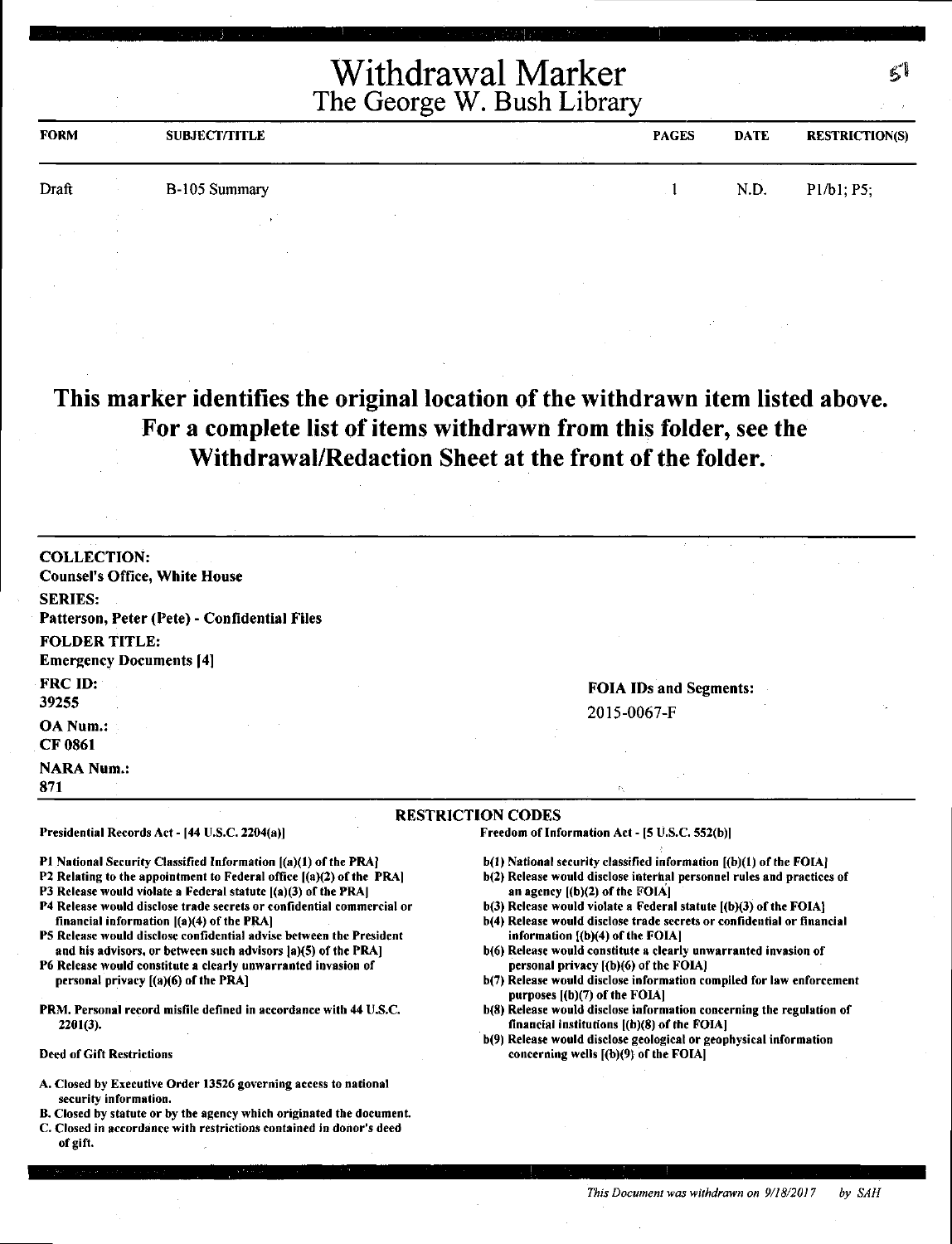| <b>FORM</b> | <b>SUBJECT/TITLE</b> | <b>PAGES</b> | <b>DATE</b> | <b>RESTRICTION(S)</b> |
|-------------|----------------------|--------------|-------------|-----------------------|
| Draft       | $[B-105]$ Order      |              | N.D.        | P1/b1; P5;            |
|             |                      |              |             |                       |

## **This marker identifies the original location of the withdrawn item listed above. For a complete list of items withdrawn from this folder, see the Withdrawal/Redaction Sheet at the front of the folder.**

RESTRICTION CODES

COLLECTION: Counsel's Office, White House SERIES: Patterson, Peter (Pete)• Confidential Files FOLDER TITLE: **Emergency Documents [4]** FRC ID: 39255 OA Num.: CF 0861 **NARA Num.:** 

### FOIA IDs and Segments: 2015-0067-F

#### Presidential Records Act - (44 U.S.C. 2204(a)]

Pl National Security Classified Information ((a)(l) of the PRA)

- P2 Relating to the appointment to Federal office ((a)(2) of the PRA]
- P3 Release would violate a Federal statute  $[(a)(3)$  of the PRA
- P4 Release would disclo'se trade secrets or confidential commercial or financial information ((a)(4) of the PRA)
- PS Release would disclose confidential advise between the President and his advisors, or between such advisors (a)(S) of the PRA)
- P6 Release would constitute a clearly unwarranted invasion of personal privacy ((a)(6) of the PRA)
- PRM. Personal record misfile defined in accordance with 44 U.S.C. 2201(3).
- Deed of Gift Restrictions

871

- A. Closed by Executive Order 13526 governing access to national security information.
- B. Closed by statute or by the agency which originated the document.
- C. Closed in accordance with restrictions contained in donor's deed of gift.

Freedom of Information Act - (5 U.S.C. SS2(b))

- b(l) National security classified information ((b)(l) of the FOIA)
- b(2) Release would disclose internal personnel rules and practices of an agency  $[(b)(2)$  of the FOIA $]$
- b(3) Release would violate a Federal statute  $[(b)(3)$  of the FOIA]
- b(4) Release would disclose trade secrets or confidential or financial information  $[(b)(4)$  of the FOIA]
- b(6) Release would constitute a clearly unwarranted invasion of personal privacy ((b)(6) of the FOIA)
- b(7) Release would disclose information compiled for law enforcement purposes  $[(b)(7)$  of the FOIA]
- b(8) Release would disclose information concerning the regulation of financial institutions ((b)(8) of the FOIA)
- b(9) Release would disclose geological or geophysical information concerning wells ((b)(9) of the FOIAJ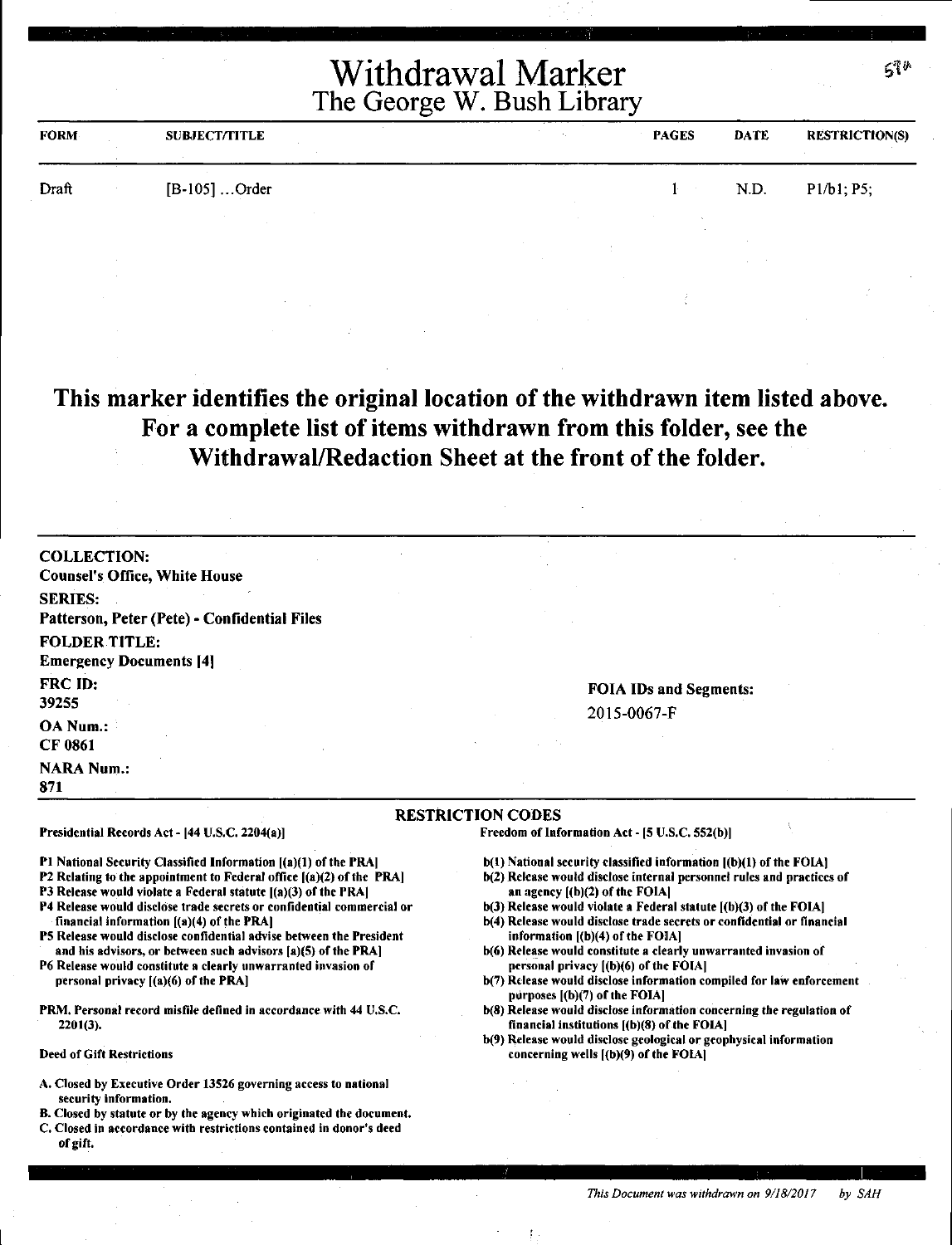| <b>FORM</b> | <b>SUBJECT/TITLE</b> | <b>PAGES</b> | <b>DATE</b> | <b>RESTRICTION(S)</b> |
|-------------|----------------------|--------------|-------------|-----------------------|
| Draft       | B-105 Comments       | 2.           | N.D.        | P1/b1; P5;            |
|             |                      |              |             |                       |

# **This marker identifies the original location of the withdrawn item listed above. For a complete list of items withdrawn from this folder, see the Withdrawal/Redaction Sheet at the front of the folder.**

COLLECTION: Counsel's Office, White House SERIES: Patterson, Peter (Pete)• Confidential Files FOLDER TITLE: **Emergency Documents [4]** FRCID: 39255 OA Num.: CF 0861 **NARA Num.:** 871

Presidential Records Act - (44 U.S.C. 2204(a))

financial information  $[(a)(4)$  of the PRA]

personal privacy [(a)(6) of the PRA)

2201(3).

Deed of Gift Restrictions

#### FOIA IDs and Segments: 2015-0067-F

#### RESTRICTION CODES

Freedom of Information Act - (S U.S.C. S52(b))

- b(l) National security classified information ((b)(l) of the FOIA)
- b(2) Release would disclose internal personnel rules and practices of an agency l(b)(2) of the FOIA]
- $b(3)$  Release would violate a Federal statute  $(6)(3)$  of the FOIA]
- b(4) Release would disclose trade secrets or confidential or financial information l(b)(4) of the FOIAI
- b(6) Release would constitute a clearly unwarranted invasion of personal privacy  $($ b $)($ 6 $)$  of the FOIA $]$
- b(7) Release would disclose information compiled for law enforcement purposes l(b)(7) of the FOIA)
- b(S) Release would disclose information concerning *the* regulation of financial institutions ((b)(8) of the FOIAJ
- b(9) Release would disclose geological or geophysical information concerning wells ((b)(9) of the FOIA)

A. Closed by Executive Order 13526 governing access to national security information.

Pl National Security Classified Information ((a)(l) of the PRA) P2 Relating to the appointment to Federal office  $[(a)(2)$  of the PRA] P3 Release would violate a Federal statute  $[(a)(3)$  of the PRA] P4 Release would disclose trade secrets or confidential commercial or

PS Release would disclose confidential advise between the President and his advisors, or between such advisors [a)(5) of the PRA) P6 Release would constitute a clearly unwarranted invasion of

PRM. Personal record misfile defined in accordance with 44 U.S.C.

- B. Closed by statute or by the agency which originated the document.
- C. Closed in accordance with restrictions contained in donor's deed of gift.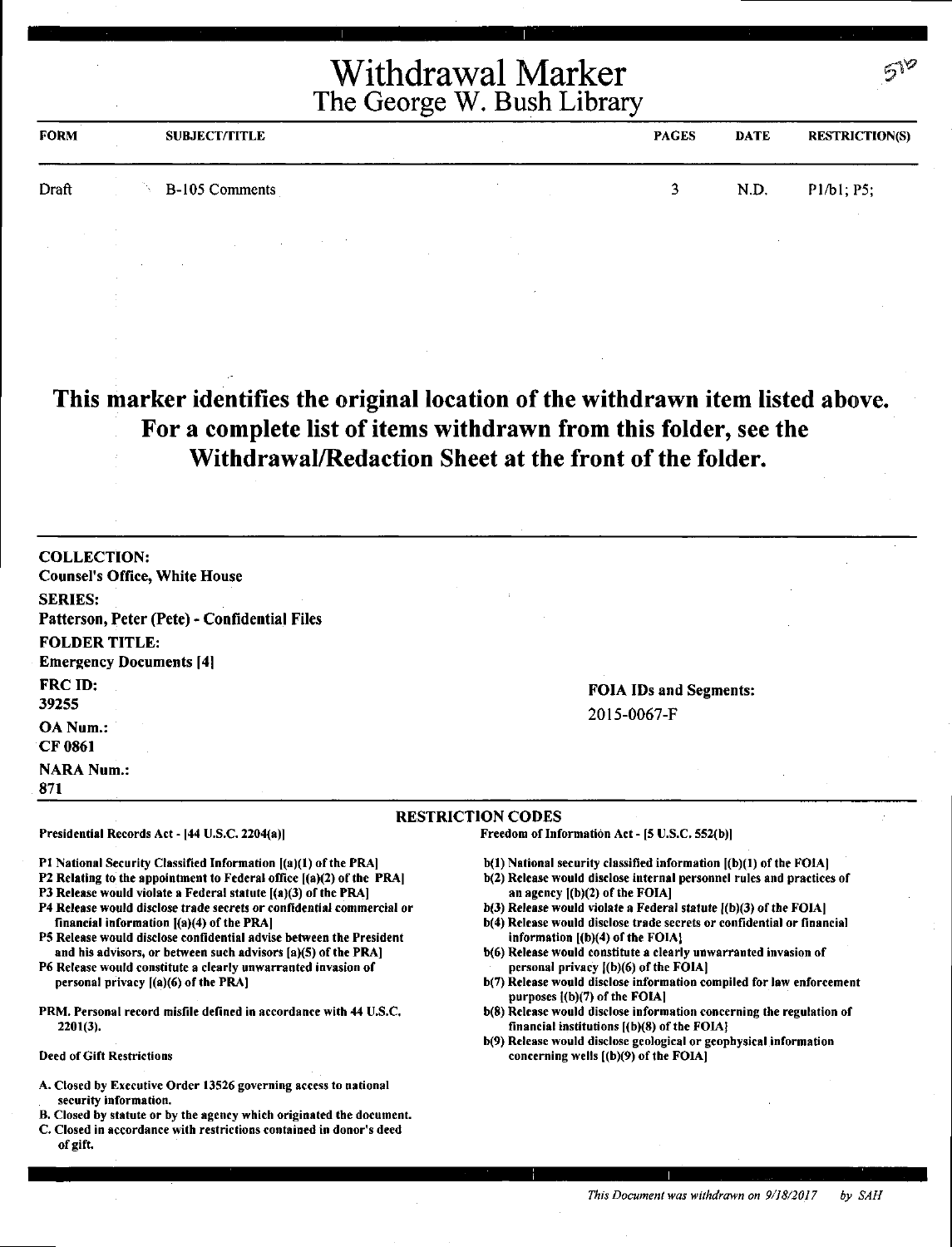| <b>FORM</b> | <b>SUBJECT/TITLE</b> |  | <b>PAGES</b> | <b>DATE</b> | <b>RESTRICTION(S)</b> |
|-------------|----------------------|--|--------------|-------------|-----------------------|
| Draft       | $B-201$              |  | 15           | N.D.        | P1/b1; P5;            |
|             |                      |  |              |             |                       |

**This marker identifies the original location of the withdrawn item listed above. For a complete list of items withdrawn from this folder, see the Withdrawal/Redaction Sheet at the front of the folder.** 

COLLECTION: Counsel's Office, White House SERIES: Patterson, Peter (Pete) - Confidential Files FOLDER TITLE: Emergency Documents [4] FRC ID: 39255 OA Num.: CF 0861

Presidential Records Act - (44 U.S,C. 2204(a))

financial information ((a)(4) of the PRA]

personal privacy ((a)(6) of the PRAJ

**NARA Num.:** 871

#### RESTRICTION CODES

Freedom of Information Act - JS U.S.C. 552(b)f

- P1 National Security Classified Information  $|(a)(1)$  of the PRA] b(l) National security classified information [(b)(I) of the FOIA)
	- b(2) Release would disclose internal personnel rules and practices of an agency l(b)(2) of the FOIAI

FOIA IDs and Segments:

2015-0067-F

- $b(3)$  Release would violate a Federal statute  $|(b)(3)$  of the FOIA]
- b(4) Release would disclose trade secrets or confidential or financial information ((b)(4) of the FOIA)
- b(6) Release would constitute a clearly unwarranted invasion of personal privacy f(b)(6) of the FOIA]
- b(7) Release would disclose information compiled for law enforcement purposes l(b)(7) of the FOIA]
- b(S) Release would disclose information concerning the regulation of financial institutions ((b)(S) of the FOIA)
- b(9) Release would disclose geological or geophysical information concerning wells ((b)(9) of the FOIA]

### 2201(3). Deed of Gift Restrictions

A. Closed by Executive Order 13526 governing access to national security information.

P2 Relating to the appointment to Federal office ((a)(2) of the PRA) P3 Release would violate a Federal statute  $[(a)(3)$  of the PRA] P4 Release would disclose trade secrets or confidential commercial or

PS Release would disclose confidential advise between the President and bis advisors, or between such advisors [a)(S) of the PRA) P6 Release would constitute a clearly unwarranted invasion of

PRM. Personal record misfile defined in accordance with 44 U.S.C.

- B. Closed by statute or by the agency which originated the document. C. Closed in accordance with restrictions contained in donor's deed
- of gift.

*This Document was withdrawn on 9/18/2017 by SAH*